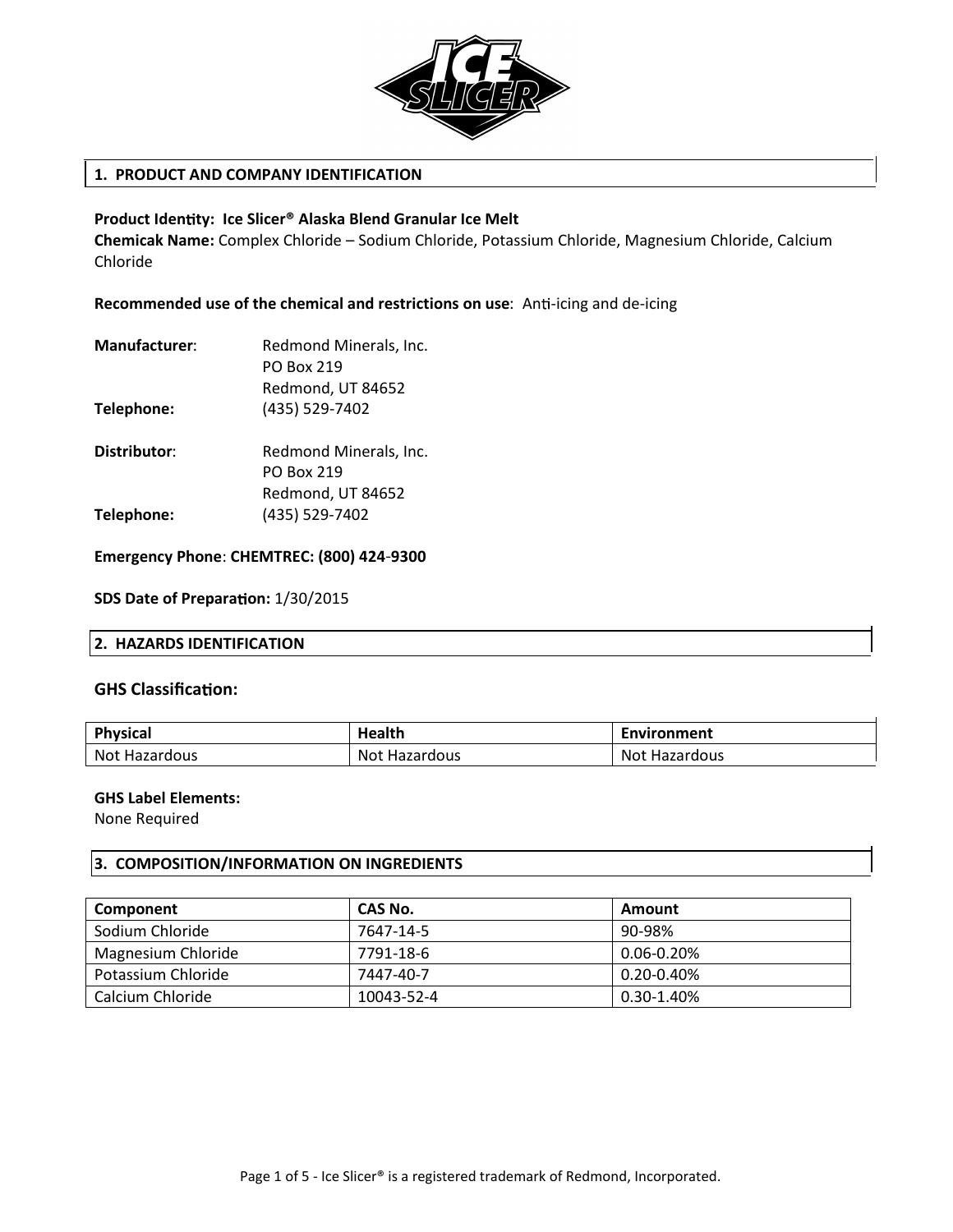# **4. FIRST AID MEASURES**

**Eye:** Flush victim's eyes with water while holding the eyelids apart. Get medical attention if irritation occurs and persists.

**Skin:** Wash skin thoroughly with soap and water. Get medical attention if irritation develops. Remove and launder clothing before reuse.

**Ingestion:** Do not induce vomiting unless directed to do so by a medical professional. Rinse mouth with water and give one glass of water to drink. Do not give liquids to an unconscious person. Get medical attention if symptoms develop.

**Inhalation:** If symptoms occur, remove victim to fresh air. If breathing is difficult or irritation persists, get medical attention.

**Most important Symptoms:** May cause slight eye irritation. Dust may cause slight respiratory tract irritation.

**Indication of immediate medical attention/special treatment:** Immediate medical attention is not required.

### **5. FIRE FIGHTING MEASURES**

**Suitable (and Unsuitable) Extinguishing Media:** Use media appropriate for surrounding fire. **Specific hazards arising from the chemical:** Thermal decomposition may yield hydrogen chloride, halogenated compounds, and chlorine gas.

**Special Protective Equipment and Precautions for Fire-Fighting Instructions:** Firefighters should wear positive pressure self-contained breathing apparatus and full protective clothing. Aqueous solutions may cause surfaces to be extremely slippery and cause a slip hazard.

### **6. ACCIDENTAL RELEASE MEASURES**

**Personal Precautions, Protective Equipment, and Emergency Procedures:** Wear appropriate protective clothing as described in Section 8. Wash thoroughly after handling.

**Methods and Materials for Containment and Cleaning Up:** Sweep up material and collect in a suitable container for disposal. Flush spill area with water. Report releases as required by local, state, and federal authorities.

# **7. HANDLING AND STORAGE**

**Precautions for Safe Handling:** Avoid contact with the eyes, skin, and clothing. Avoid breathing dusts. Wear protective clothing and equipment as described in Section 8. Wash thoroughly with soap and water after handling. Keep containers closed when not in use.

**Conditions for Safe Storage, Including Any Incompatibilities:** Store in a cool, dry, well-ventilated area away from incompatible materials. Product may be corrosive to some metals.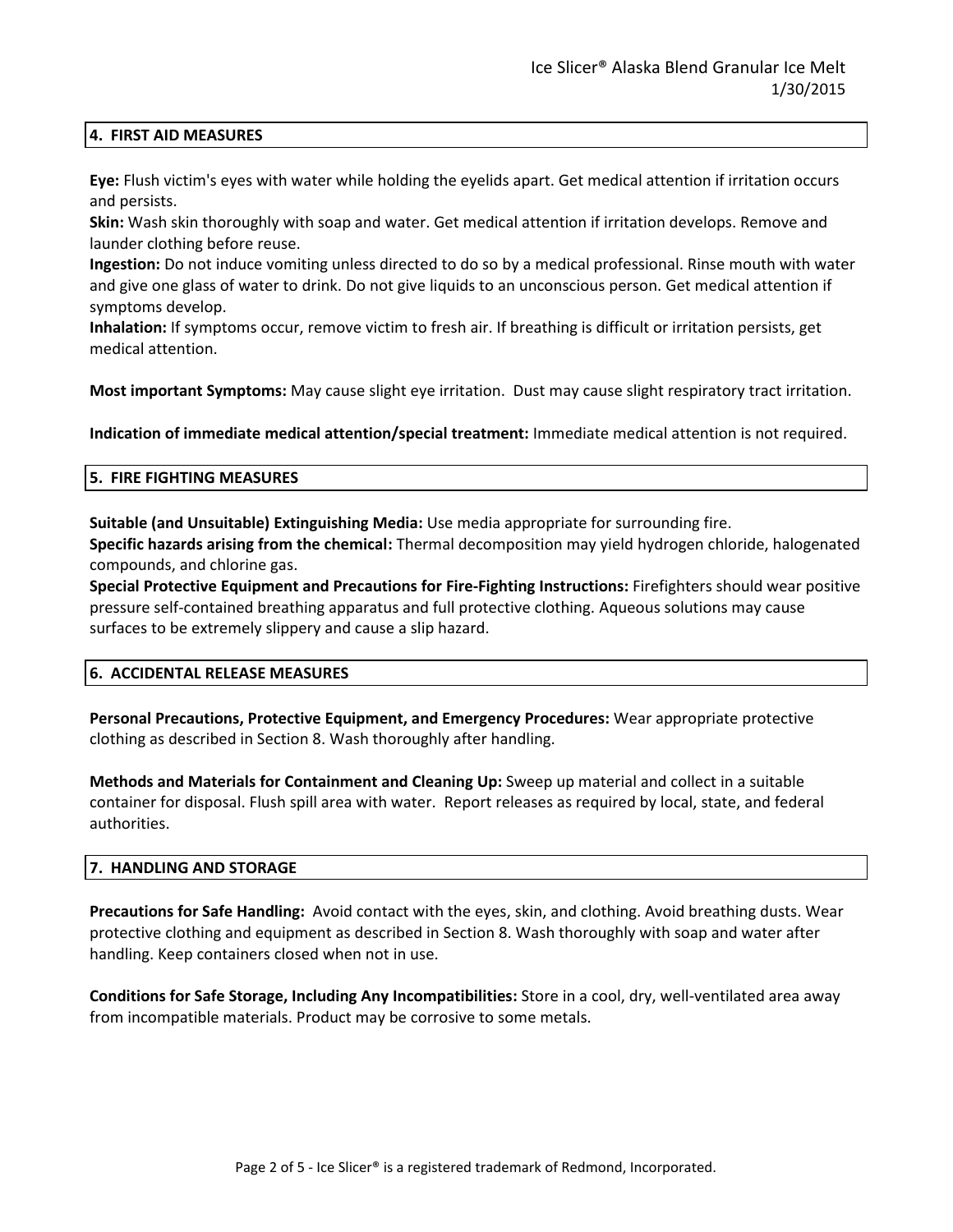# **8. EXPOSURE CONTROLS/PERSONAL PROTECTION**

### **Exposure Guidelines:**

| Sodium Chloride    | None Established |
|--------------------|------------------|
| Magnesium Chloride | None Established |
| Potassium Chloride | None Established |
| Calcium Chloride   | None Established |

**Engineering Controls:** Use with adequate general ventilation to minimize exposures.

**Respiratory Protection:** In operations where exposure levels are excessive, a NIOSH approved respirator with dust cartridges or supplied air respirator appropriate for the form and concentration of the contaminants should be used. Selection and use of respiratory equipment must be in accordance with OSHA 1910.134 and good industrial hygiene practice.

**Skin Protection:** Wear impervious gloves such as rubber or neoprene if needed to avoid prolonged skin contact.

**Eye Protection:** Safety glasses recommended.

**Other:** Long-sleeved clothing and long pants recommended to avoid prolonged skin contact. Suitable washing facilities should be available in the work area.

### **9. PHYSICAL AND CHEMICAL PROPERTIES**

**Appearance And Odor:** Reddish to white solid with no odor.

| <b>Physical State: Solid</b>           | <b>Odor Threshold: Not established</b>           |  |
|----------------------------------------|--------------------------------------------------|--|
| Vapor Density: Not determined          | Initial Boiling Point/Range: Not established     |  |
| Solubility In Water: 92-99%            | Vapor Pressure: Not determined                   |  |
| Relative Density: Not determined       | <b>Evaporation Rate: Not determined</b>          |  |
| Melting/Freezing Point: Not determined | pH: Not applicable                               |  |
| <b>VOC Content: Not determined</b>     | <b>Octanol/Water Coefficient: Not determined</b> |  |
| Solubility (other): Not determined     | Decomposition Temperature: Not determined        |  |
| Viscosity: Not applicable              | Flammability (solid, gas): Not flammable         |  |
| Flashpoint: Not applicable             | Autoignition Temperature: Not determined         |  |
| Flammable Limits: LEL: Not determined  | <b>UEL: Not determined</b>                       |  |
|                                        |                                                  |  |

# **10. STABILITY AND REACTIVITY**

**Reactivity:** Not normally reactive

**Chemical Stability:** Stable under normal storage and handling conditions.

**Possibility of Hazardous Reactions:** None known.

**Conditions to Avoid:** None known.

**Incompatible Materials:** Strong oxidizing agents, concentrated acids, and some metals.

**Hazardous Decomposition Products:** When heated to decomposition emits hydrogen chloride, halogenated compounds, and chlorine gas.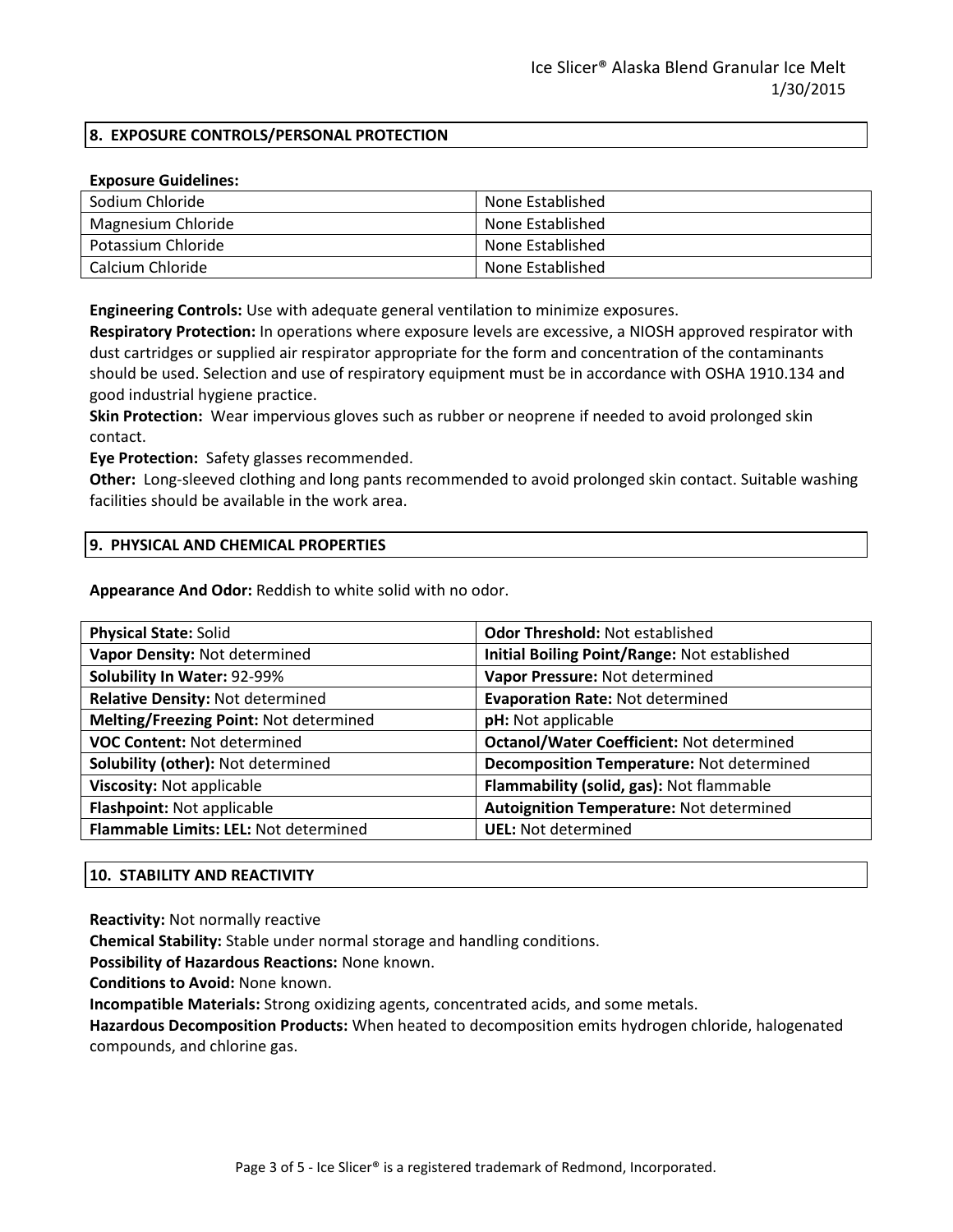### **11. TOXICOLOGICAL INFORMATION**

#### **HEALTH HAZARDS:**

**Ingestion:** Ingestion may cause slight irritation. **Inhalation:** Inhalation of dusts may cause slight irritation of the nose, throat, and upper respiratory tract. **Eye:** May cause slight irritation. **Skin:** May cause slight irritation on prolonged or repeated contact. **Sensitization:** This material is not known to cause sensitization. **Chronic:** None known. **Carcinogenicity:** None of the components is listed as a carcinogen or suspected carcinogen by IARC, NTP, or OSHA. **Germ Cell Mutagenicity:** None currently known. **Reproductive Toxicity:** None currently known.

#### **Numerical Measures of Toxicity**:

No toxicity data available

#### **12. ECOLOGICAL INFORMATION**

**Ecotoxicity:** No data available **Persistence and Degradability:** Biodegradation is not applicable to inorganic substances. **Bioaccumulative Potential:** No data available **Mobility in Soil:** No data available **Other Adverse Effects:** None known

#### **13. DISPOSAL CONSIDERATIONS**

Dispose in accordance with local, state, and federal environmental regulations.

#### **14. TRANSPORT INFORMATION**

### **DOT Hazardous Materials Description:**

Proper Shipping Name: Not regulated UN Number: None Hazard Class/Packing Group: None Labels Required: None